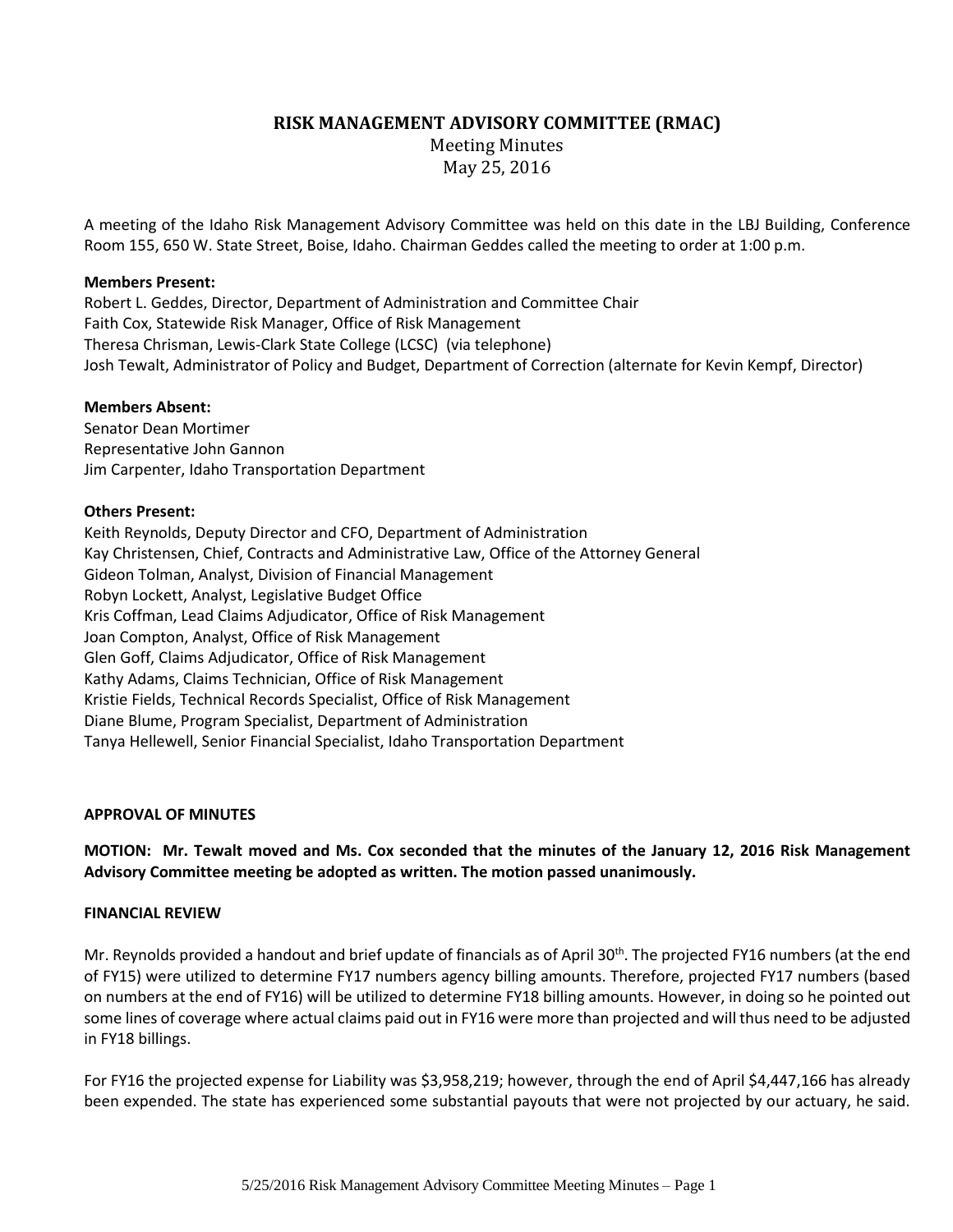Another difference is in Auto Physical where projected expenses was \$541,065, but \$650,758 has been spent through April. Finally, he explained, Property expenses were projected at \$3,485,826 but \$3,733,997 has been paid-out, although property claims have been offset by a recovery that brings net expense in line with protections. Overall, actual FY16 costs are expected to be higher than projected which will require adjustment to FY18 billing rates.

## **INSURANCE RENEWALS**

The state's brokers from Florida traveled to Boise to present renewals to staff, Ms. Cox said. There were no increases in premiums except for instances where there was growth in an agency, she explained. Insurance for FY17 includes Re-Insurance, Bonding and Crime, Property including Earthquake, Auto, Machinery, Inland Marine, and Liability. Things are currently stable in the commercial insurance arena and over the past 10 years the state has been very profitable to its carrier, she explained. To retain the state's business if was in their best interest to keep premiums flat.

### **NEW LOSS RUN REPORT**

For the very first time Risk Management is now able to run loss reports for agencies that include relevant information for them to analyze their loss trends. The report shows an agency's loss history over three fiscal years and is broken out by line of business, number of claims, claim amount, and Statewide Cost Allocation Plan (SWCAP) total (or their amount spent on premiums). She said she will use these plans to work with agencies to identify high trends, and ways to reduce claim costs.

Some agencies will be able to see where their claims exceed premiums, which often occurs with the larger agencies that have the most exposure. Agencies that have paid premiums and not incurred claims will be reassured that what they pay for in coverage is substantially below what they could purchase on their own in the open market.

These loss reports will identify specific problem areas to target. For example, in FY14, FY15 and FY16-to-date the state had 927 automobile accidents and 340 of them were preventable, such as drivers backing into other vehicles or some other item. Defensive Driving classes will be offered, she said, and hopefully everyone involved in the preventable accidents will attend. Ms. Chrisman noted that LCSC has cutting-edge defensive driving training equipment that can simulate what it is like to drive on black ice, for example. She said this equipment is available for use by other agencies for training purposes.

### **BUILDING APPRAISALS**

At its last meeting, the committee asked staff to investigate options for entering into a phased approach for regularly appraising state buildings so the state is within industry standards, and they asked that a recommendation for funding be proposed.

Ms. Cox said the last time appraisals were completed on state facilities was in 2006. The state's brokers presented an analysis completed recently for Idaho which identifies 900 buildings as significantly under-insured. The broker wanted to increase property insurance premiums in FY18 because of some large losses we had, she said, but they agreed not to if the state implemented a regular appraisal process.

She said after she conducts her own review of some of those under-insured buildings, the state will solicit four bids from vendors with experience in public entities. One will be chosen to conduct on-going appraisals where about 25% of state facilities will be appraised annually so that all facilities are continually appraised about every four to five-years. As a result of this process there may be buildings identified as over-insured, and in that case their values will be reduced.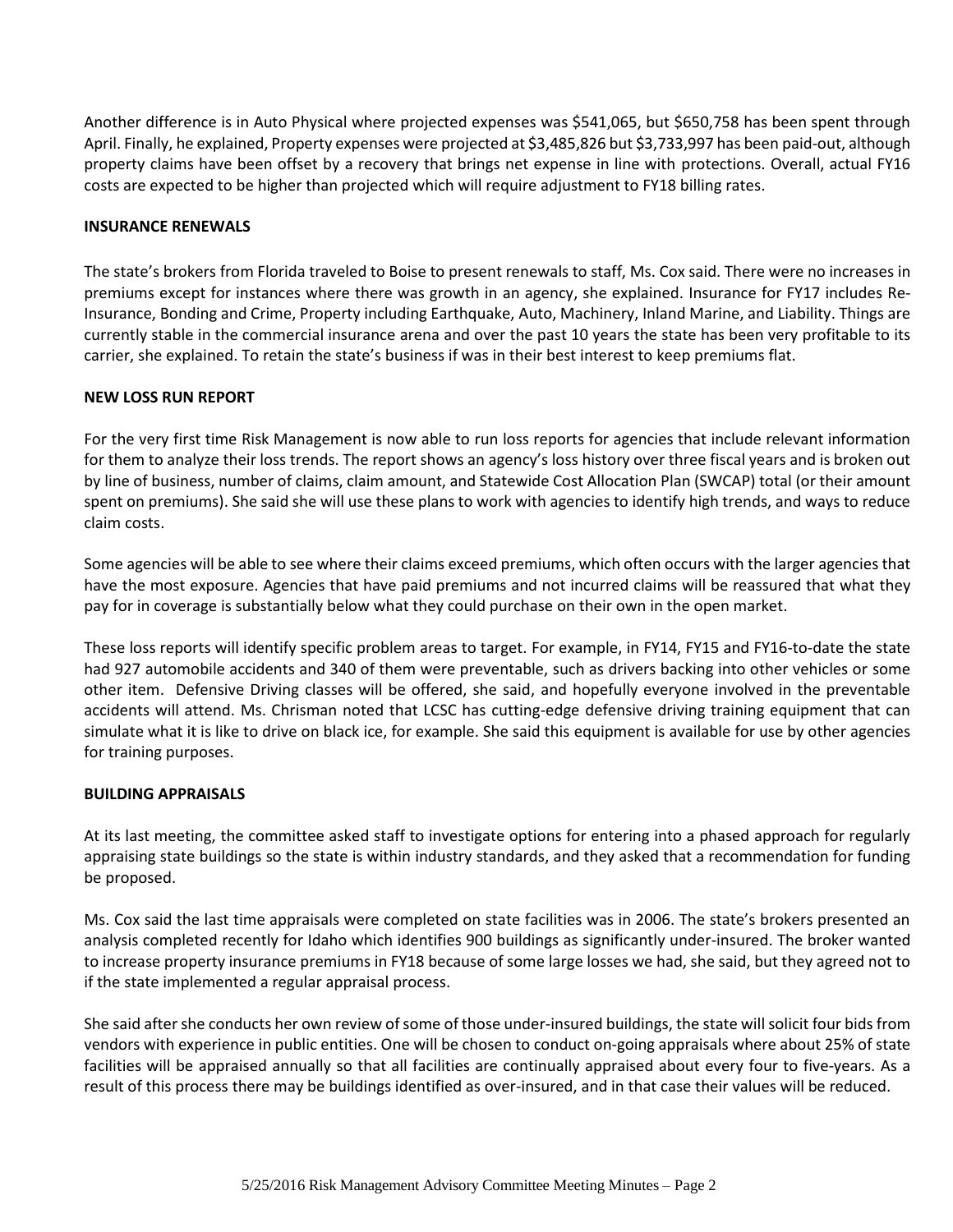### **CYBER INSURANCE**

Agencies and institutions of higher education have been very concerned about exposure to cyber threats, Ms. Cox explained. Quotes have been received for phasing in this coverage. For FY17 agencies will have the option to opt in for coverage at a price. However, in FY18 coverage will be automatic for those agencies that qualify. Agencies considered not eligible would most likely have IT gaps that would need correction before the coverage can be applied.

The cost is \$570,000 annually for \$25 million of coverage (which would cover all Idaho state government), and when divided amongst agencies is very minimal. The concern is that there is a \$1 million retention and because we have not had cyber liability before the insurance carrier was not willing to offer anything less, she said. However, once all applications for coverage is submitted there is a chance the retention amount may be reduced. Should a claim come in less than \$1 million, the state would still have access to remediation services provided at a reduced rate.

### **AGENCY VISITS**

Several agencies have requested visits and training from staff, she said. Some have been made but more will occur now that loss reports are available to share with them. Next week, she said, she is scheduled to travel north to visit with both LCSC and the University of Idaho with the goal that she will visit every agency by the end of the year.

Along with agency visits/training, she has negotiated with the state's broker to offer a 2-day training in October each year with one day focused on topics specific to higher education, and the other day addressing issues specific to agencies in general. Experts will be brought in to address topics that the state chooses.

### **PREVIEW OF NEW RISK WEBSITE**

Ms. Cox said she is proud to show members the new internal Risk Management website which will serve as a one-stop shop for state agencies. It was created in-house by Kristie Fields. Included is a What's New section and information on training opportunities—in fact, the recent ADA training was video-taped and is available for viewing on the website. The defensive driving and broker training sessions will also be video-taped and accessible on-line.

From the menu, agencies can find information about staff, enabling statutes, mission and vision of the Office of Risk Management, information about the RMAC, and descriptions of the insurance programs that agencies purchase. Various information of interest will be posted, as well as forms, and an explanation what to do when filling a claim. There are guidelines, FAQ's, a method for relaying comments back to staff, and a direct link to the information system that agencies use to update their information.

### **NEXT MEETING**

The Committee agreed to meet again sometime during the first week in October.

### **ADJOURNMENT**

Mr. Tewalt moved and Ms. Cox seconded that the May 25, 2016 meeting of the Risk Management Advisory Committee be adjourned at 1:45 p.m. The motion passed unanimously.